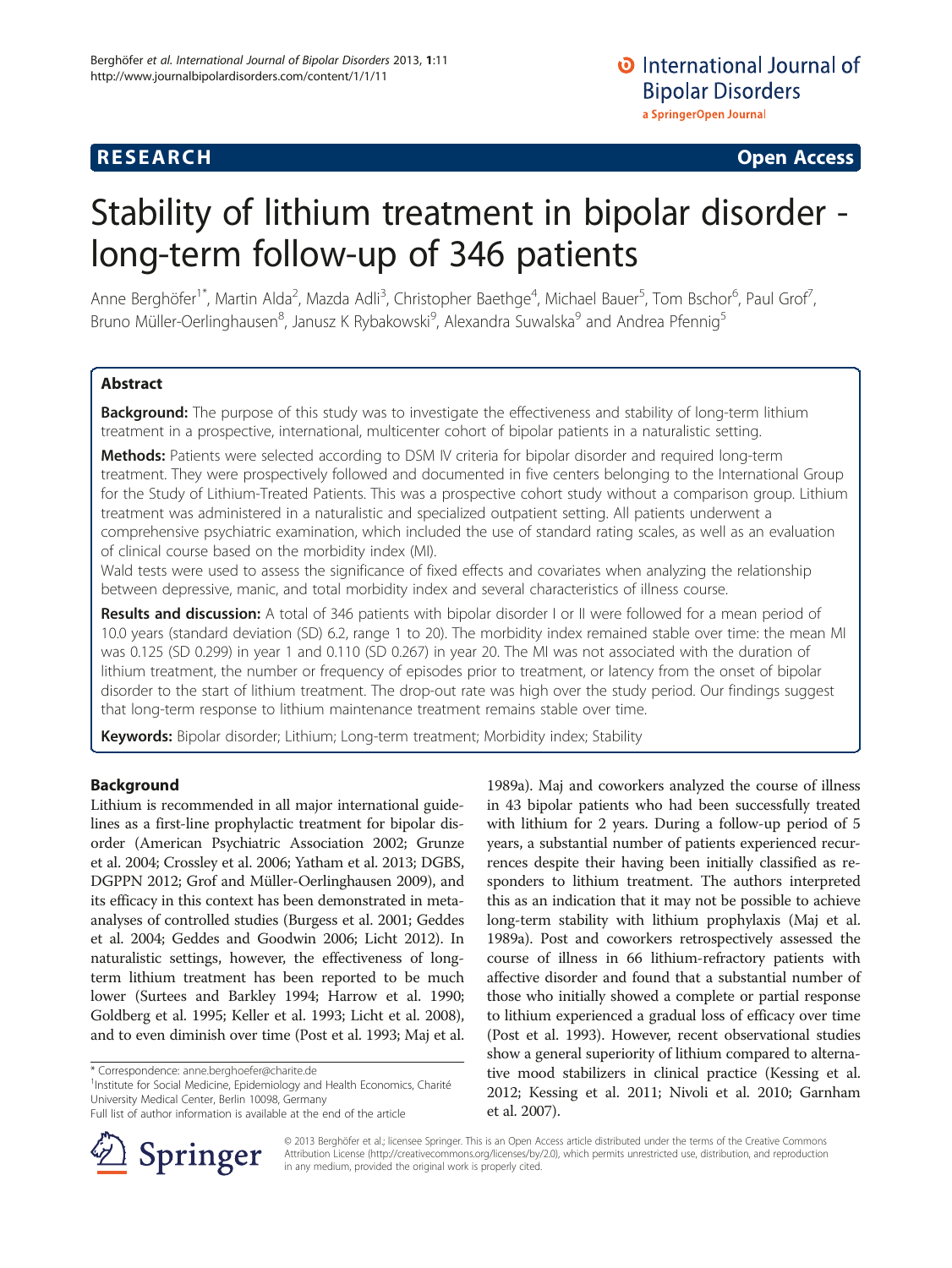The differences observed in the degree of effectiveness across studies have been variously attributed to methodological disparities (Deshauer et al. [2005;](#page-6-0) Coryell [2009](#page-6-0)), a broadening of the diagnostic criteria for bipolar disorder (Grof et al. [1993](#page-7-0); Grof et al. [1995](#page-7-0); Grof [1998\)](#page-7-0), or changes in the course of illness over long periods (Goodwin [1999\)](#page-7-0).

The present study investigated a prospective, multicenter cohort of patients with bipolar disorder. Its aim was to determine whether the long-term effectiveness of lithium prophylaxis remains stable over time. A subgroup of 242 patients from this sample has been analyzed elsewhere with regard to the influence of atypical symptoms (Berghöfer et al. [2008](#page-6-0)). Another subgroup of 336 patients was included in an analysis of recurrence risk that applied extended Cox regression models, which allow for the use all follow-up data on diseases with multiple episodes, to examine the influence of atypical features on time to recurrence (Pfennig et al. [2010\)](#page-7-0).

## **Mathods**

### Inclusion criteria

Patients were selected based on classical criteria for diagnosing bipolar disorder. When the first patients were included in the study in the 1980s, the eighth revision of the International Classification of Diseases (ICD-8) (World Health Organization [1969](#page-7-0)) was in use. The ICD-8 was later replaced by the ICD-9 (World Health Organization [1979](#page-7-0)). After 1994, all of the patients in the study were rediagnosed according to DSM IV (American Psychiatric Association [1993](#page-6-0)). All patients required long-term treatment, as defined by the presence of at least one manic episode or at least two episodes of any type in the patient's history. Patients were included in the study if they had been treated continuously with lithium for at least 1 year and were at least 18 years of age.

From the time of their presentation at the clinic until 2004, all patients were followed up in the outpatient departments of five participating International Group for the Study of Lithium-Treated Patients (IGSLi) centers (Berlin, Germany; Halifax, Hamilton, and Ottawa, Canada; Poznan, Poland). These centers were founded in the 1980s and followed a standard research program consisting of longterm prophylactic treatment with lithium and other drugs for the management of unipolar mood disorder, bipolar mood disorder, or schizoaffective disorder ([www.igsli.org](http://www.igsli.org); Müller-Oerlinghausen et al. [1994](#page-7-0); Alda et al. [2000](#page-6-0)).

#### Patient assessment

During each visit, patients were evaluated by a psychiatrist, who (a) performed a psychiatric assessment, taking account of the patient's case history and past medication; (b) administered one or more standard mood rating scales (Bech-Rafaelsen Melancholia and Mania Scales (Bech et al. [1979](#page-6-0); Bech et al. [1978](#page-6-0)),

Hamilton-Depression-Scale (HAMILTON [1960](#page-7-0)), Young Mania Scale [\(1978](#page-7-0))); (c) performed a physical examination; (d) recorded any adverse events; and (e) prescribed any clinical or pharmacological interventions he or she felt was necessary. Serum lithium levels were also obtained. Patients averaged seven to eight visits each year, depending on comorbidity, severity of illness, and age. The number of visits per year was greater than in normal outpatient settings, facilitating optimal control of patients' long-term prophylaxis. Psychiatric nurses and social workers were available to provide support during additional, unscheduled visits.

Before enrolling in the prospective cohort, patients were thoroughly informed about the study procedures, treatment, and possible side effects, and all participants gave written, informed consent. The study was approved by local research ethics committees in jurisdictions in which such approval was necessary. In the Poznan study center, the study was approved by the bioethics committee, Poznan University of Medical Sciences. The center in Ottawa had an umbrella approval from the Research ethics committee for the analysis of clinical data of lithium-treated patients (anonymously, with names removed). The center in Halifax had an approval from the ethics committee at Capital District Health Authority, Nova Scotia. In the Berlin center, an approval was not necessary because the subjects provided written informed consent to the anonymous and aggregate scientific use of data from their confidential medical records when admitted to the clinic.

The onset of bipolar disorder was defined as the first recorded diagnosis of bipolar disorder or, if this was lacking, as the first recorded symptoms clearly related to bipolar disorder. In turn, a recurrent episode was defined as the presence, in a previously remitted patient, of symptoms that required either psychotherapeutic or psychopharmacological treatment. All recurrences were recorded and graded in terms of severity, polarity, and duration. Finally, remission was defined as the absence of affective symptoms, as measured using standard mood rating scales. All data were collected prospectively.

First introduced by Coppen and Abou-Saleh ([1982](#page-6-0)), the morbidity index (MI) was used in the present study as the outcome measure and includes severity and length of episodes. Severity is rated in a semiquantitative manner using three different degrees: symptoms that do not require treatment are rated as degree 1; symptoms that require psychotherapeutic or psychopharmacological treatment for acute affective illness but are manageable in an outpatient setting are rated as degree 2; and symptoms necessitating inpatient treatment for acute affective illness are rated as degree 3. We included symptoms of degrees 2 and 3 in the analysis and calculated the MI using the following formula: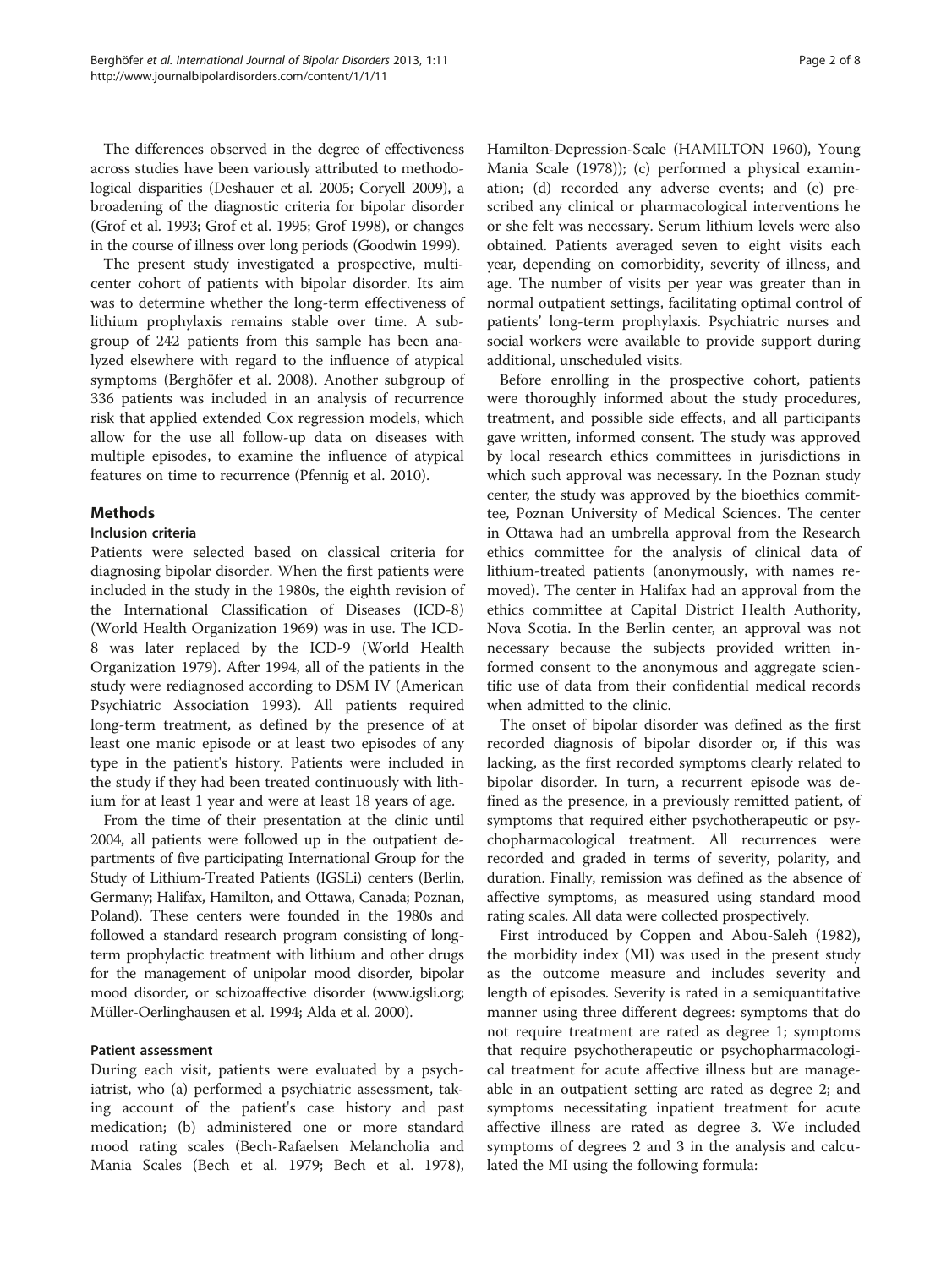Morbidity index<sub>total over 1 year</sub>  $=$   $\frac{(no.of weeks with degree 2) \times 2 + (no.of weeks with degree 3) \times 3}{52 weeks}$ 

52 weeks

For each year, the MI was calculated for all affective episodes (MI<sub>total</sub>) and also separately for depressive episodes ( $MI_{dep}$ ) and manic episodes ( $MI_{man}$ ). To remain in the study, patients were required to demonstrate sufficient compliance, which was defined as maintaining serum lithium levels of at least 0.5 mmol/L throughout the documentation period.

Antipsychotics, antidepressants, or anticonvulsants administered in addition to lithium were not regarded as prophylactic medication and were not included in the statistical analysis (a) if they were administered as part of maintenance treatment (i.e., in addition to lithium during the first 3 months after remission for the purpose of stabilizing the patient) or (b) if they were administered as acute treatment (i.e., in addition to lithium at any point 4 or more months after remission to manage new symptoms). In the latter case, weeks during which acute treatment with antipsychotics, antidepressants, or anticonvulsants was necessary were rated as degree 2 and were included in the morbidity index. In all other cases, treatment with drugs from any of these three drug categories was considered to be prophylactic in nature. Finally, other drugs, such as benzodiazepines, were not regarded as additional prophylactic medication, and no data on their use were recorded.

### Statistical analysis

Data were analyzed using BMDP (Biomedical Computer Programs) Statistical Software, Inc. (Cary, NC, USA), release 8.0. Unbalanced repeated measures regression models with structured covariance matrices were applied (module 5V in BMDP) to assess the impact of treatment duration on the yearly MI (within subject measure). Separate calculations were made for  $MI_{total}$ ,  $MI_{dep}$ , and  $MI_{man}$ . Maximum likelihood was used to estimate parameters, with the expected response values being expressed as a linear function of the parameters. The main advantage of this approach was that all subjects could be included regardless of their duration of treatment. Model selection was based on optimization of Akaike's information criterion (AIC) (Akaike [1973\)](#page-6-0). The significance of the independent variables was estimated using the Wald test. A 5% level of significance was established with two-tailed tests. Using the same method, it was possible to examine the impact of the number of episodes before the start of lithium treatment, as well as of treatment delay, on the MI. Finally, independent variables were modeled in this analysis as covariates.

## Results

In the present study, a total of 346 patients were followed up for a mean period of 10 years (range, 1 to 20 years) on lithium treatment (Figure [1\)](#page-3-0). The number of subjects varied between the participating treatment centers (Berlin  $n = 151$ , Halifax  $n = 35$ , Hamilton  $n = 14$ , Ottawa  $n = 75$ , and Poznan  $n = 71$ ). Patients' baseline characteristics are given in Table [1](#page-3-0). The mean age at the onset of bipolar disorder was 29, and lithium treatment was initiated with a mean latency of 10 years. For all 346 patients, the mean  $MI_{total}$  decreased slightly (i.e., from 0.125 to 0.110) over the 20-year observation period.

For long-term stabilization, a total of 152 patients received concomitant treatment with antidepressants, antipsychotics, or anticonvulsants. The mean period of concomitant treatment with a drug from one of these three categories was 22.4 weeks per year (Table [1](#page-3-0)). Altogether, 194 patients remained on lithium monotherapy for their entire follow-up period.

The results of the repeated measures regression did not show a change in the MI<sub>total</sub>, MI<sub>dep</sub>, or MI<sub>man</sub> in the course of the study (see Table [2](#page-4-0)). There were also no significant associations between the number of episodes before the start of lithium treatment, the latency between the onset of illness onset and the start of lithium treatment, and the  $MI_{total}$ ,  $MI_{dep}$ , or  $MI_{man}$  (see Table [2](#page-4-0)).

Many patients dropped out of the study during the follow-up period. In total, 165 subjects were observed for at least 10 years, 93 for at least 15 years, and 45 for at least 20 years. Patients left the study for one of four reasons: (1) they had been in treatment for less than 20 years by the end of the study; (2) lithium side effects or interactions with a drug prescribed for a somatic comorbidity caused them to switch to another long-term prophylactic agent; (3) they switched to another outpatient clinic or moved and were lost to follow-up; or (4) they died. In patients who left the study, the MIs for the year of drop-out were not higher than the mean MI from the preceding years (*t* test, all *P* values = n.s.).

## **Discussion**

In the present study, the MIs remained stable throughout the observation period, confirming that the course of illness also remained stable over time in this subgroup of bipolar patients receiving prophylactic lithium treatment. No association could be found between the MIs and the number of episodes before the start of lithium treatment or the latency between the onset of illness and the start of lithium treatment.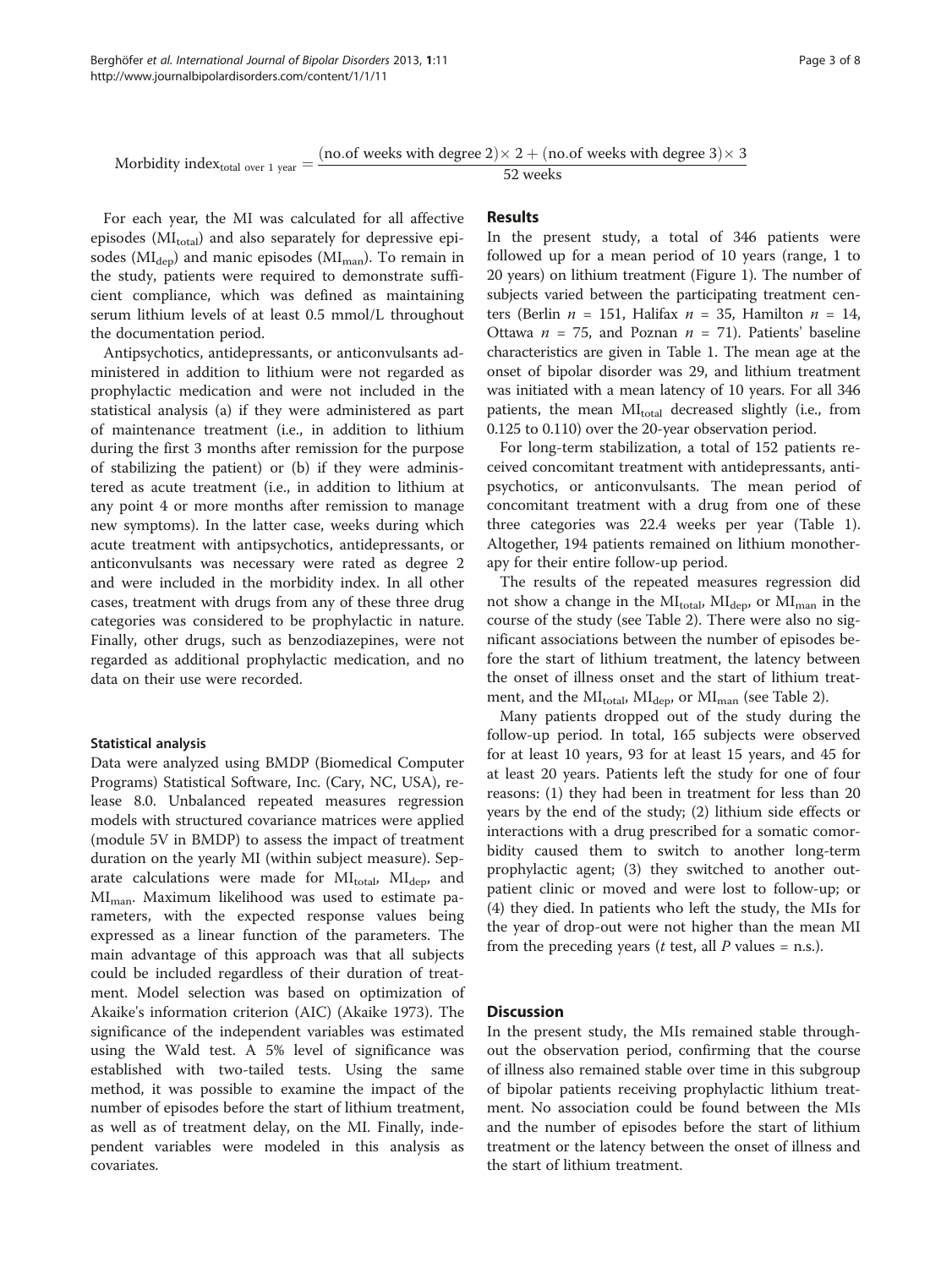<span id="page-3-0"></span>

|  |  | Table 1 Baseline characteristics of the 346 study subjects |  |  |  |  |
|--|--|------------------------------------------------------------|--|--|--|--|
|--|--|------------------------------------------------------------|--|--|--|--|

| Men, n (%)                                                                                                                                                                                                   | 147 (42.5)            |
|--------------------------------------------------------------------------------------------------------------------------------------------------------------------------------------------------------------|-----------------------|
| Women, n (%)                                                                                                                                                                                                 | 199 (57.5)            |
| DSM IV diagnosis, n (%)                                                                                                                                                                                      |                       |
| Bipolar I                                                                                                                                                                                                    | 270 (78.0)            |
| Bipolar II                                                                                                                                                                                                   | 76 (22.0)             |
| Length of follow-up period (year, SD, range)                                                                                                                                                                 | 10.0 (6.2, 1 to 20)   |
| Age at onset of bipolar disorder (year, SD, range)                                                                                                                                                           | 29.2 (11.0, 11 to 66) |
| Latency before start of lithium treatment<br>(year, SD, range)                                                                                                                                               | 9.7 (9.3, 0 to 44)    |
| Number of episodes before start of lithium<br>treatment $(n, SD, range)$                                                                                                                                     | 5.5 (4.9, 0 to 40)    |
| Comedication in all 346 patients (mean number of<br>weeks [per follow-up year] during which any drugs<br>from three different drug categories were<br>administered; n, SD, range)                            |                       |
| Total                                                                                                                                                                                                        | 9.8 (17.7, 0 to 91)   |
| Antipsychotics                                                                                                                                                                                               | 2.5 (7.9, 0 to 52)    |
| Antidepressants                                                                                                                                                                                              | 3.5 (9.4, 0 to 52)    |
| Anticonvulsants                                                                                                                                                                                              | 3.8 (10.5, 0 to 52)   |
| Comedication in 152 patients without lithium<br>monotherapy (mean number of weeks<br>[per follow-up year] during which any drugs<br>from three different drug categories were<br>administered; n, SD, range) |                       |
| Total                                                                                                                                                                                                        | 22.4 (20.9, 0 to 91)  |
| Antipsychotics                                                                                                                                                                                               | 5.6 (11.1, 0 to 52)   |
| Antidepressants                                                                                                                                                                                              | 8.0 (12.9, 0 to 52)   |
| Anticonvulsants                                                                                                                                                                                              | 8.8 (14.4, 0 to 52)   |

In addition to this main finding, our study differs in several respects to investigations that have demonstrated poor stability with long-term lithium treatment. Many of the previous prospective studies on lithium treatment have had relatively short observation periods (i.e., less than 2 years in duration). Indeed, only a few have had longer observation periods, i.e., extending up to 5 years (Maj et al. [1989b](#page-7-0); Maj et al. [1998](#page-7-0); Maj [2003](#page-7-0)) or 7 years (Vestergaard and Schou [1988](#page-7-0)). In the present study, however, data were collected over a much longer period, covering up to 20 years.

Although other studies have assessed large cohorts over long observation periods, they have not focused on the long-term stability of prophylactic lithium treatment. For example, the mood disorders center in Sardinia, a Stanley Foundation Bipolar Network research center (Post et al. [2001](#page-7-0); Suppes et al. [2001](#page-7-0)), evaluated a large cohort of lithium patients comparable in size to the IGSLI cohort. Tondo and coworkers presented comprehensive data on the long-term course of their lithiumtreated patients within the Sardinian cohort (Tondo et al. [1998;](#page-7-0) Baldessarini et al. [2000\)](#page-6-0). The results of an analysis over a mean treatment period of 6 years show a substantial improvement in the course of illness during long-term lithium treatment compared to the period before lithium treatment was initiated, although complete protection against affective episodes was uncommon. However, the issue of stability over time in patients on long-term lithium treatment was not addressed in this analysis (Tondo et al. [2001](#page-7-0)). Rybakowski and coworkers analyzed the efficacy of long-term lithium treatment, comparing the pre-index period with a post-index lithium treatment period of 10 years (Rybakowski et al. [2001](#page-7-0)). The study examined whether the effectiveness of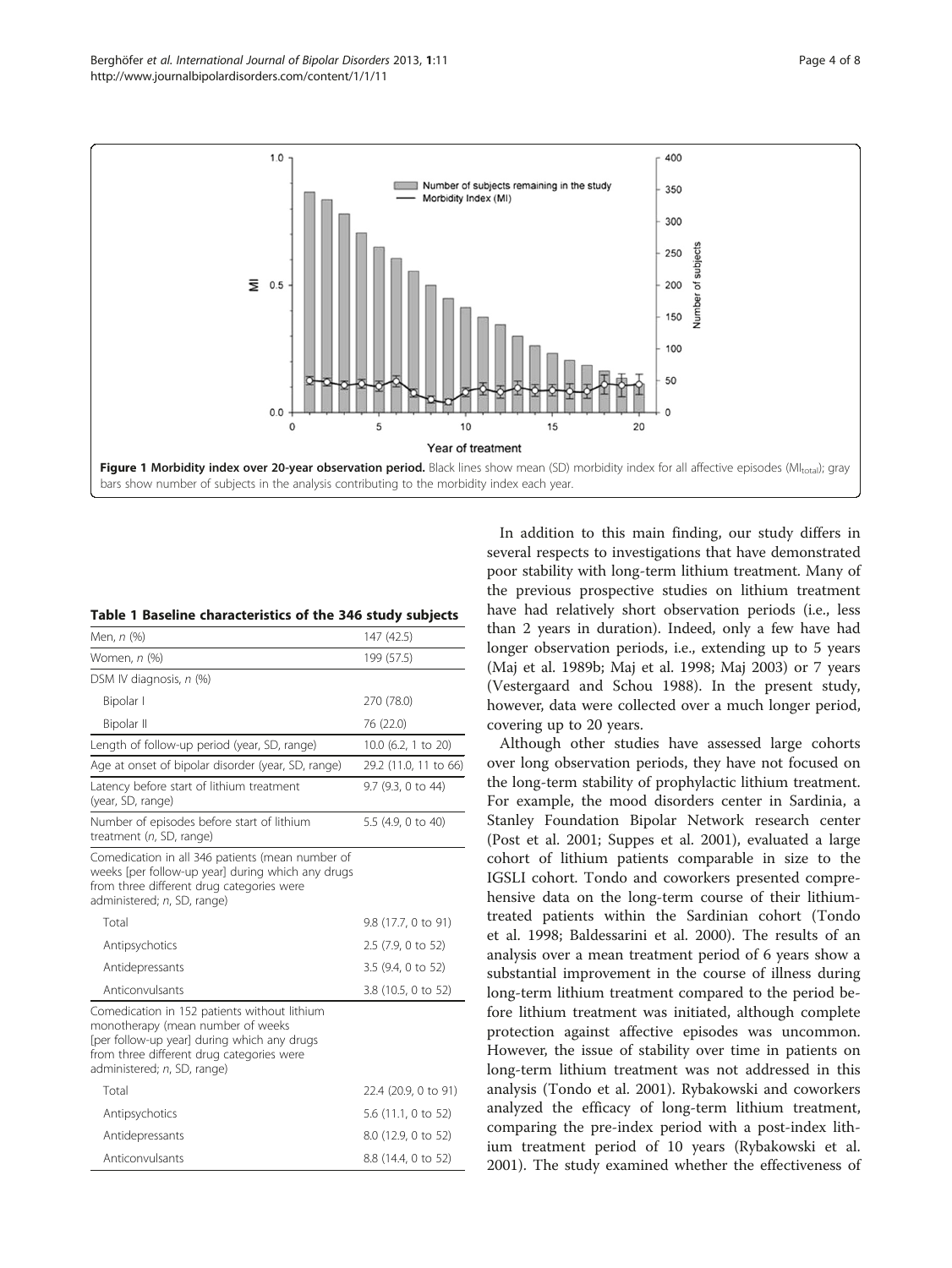| Parameter                                                                 | Chi-square | P     |
|---------------------------------------------------------------------------|------------|-------|
| Total morbidity index                                                     |            |       |
| Year of treatment; $df = 19$                                              | 19.847     | 0.404 |
| Year of treatment $\times$ group membership interaction; df = 19          | 17.658     | 0.545 |
| Number of episodes before index; $df = 1$                                 | 0.602      | 0.438 |
| Number of recurrences before index; $df = 1$                              | 0.002      | 0.963 |
| Latency between onset of illness and start of lithium treatment; $df = 1$ | 1.991      | 0.158 |
| Depressive morbidity index                                                |            |       |
| Year of treatment: $df = 19$                                              | 26.112     | 0.127 |
| Year of treatment $\times$ group membership interaction; df = 19          | 12.208     | 0.877 |
| Number of episodes before index; $df = 1$                                 | 0.304      | 0.581 |
| Number of recurrences before index; $df = 1$                              | 0.773      | 0.379 |
| Latency between onset of illness and start of lithium treatment; $df = 1$ | 2.778      | 0.096 |
| Manic morbidity index                                                     |            |       |
| Year of treatment; $df = 19$                                              | 22.963     | 0.239 |
| Year of treatment $\times$ group membership interaction; df = 19          | 16.271     | 0.639 |
| Number of episodes before index; $df = 1$                                 | 0.305      | 0.581 |
| Number of recurrences before index; $df = 1$                              | 2.105      | 0.147 |
| Latency between onset of illness and start of lithium treatment; $df = 1$ | 0.013      | 0.908 |

<span id="page-4-0"></span>Table 2 Relationship between depressive, manic, and total morbidity index and several characteristics of illness course (Wald tests for significance of fixed effects and covariates)

lithium treatment in patients who initiated treatment in the 1980s was lower than that observed in patients who initiated treatment in the 1970s. Although patients in the 1970s group were maintained on higher serum lithium levels, no decrease in the effectiveness of treatment was observed in the 1980s group.

Several studies have evaluated long-term outcomes in patients who began with lithium treatment but continued with various treatments other than lithium in the naturalistic setting. A recent study by Licht and coworkers found an unsatisfactory outcome after 15 years (Licht et al. [2008\)](#page-7-0); however, their follow-up was based on registry data that did not contain information on whether patients had continued to receive lithium. As a result, their findings do not allow inferences on the effectiveness of long-term lithium treatment.

Our study was not concerned with the efficacy or effectiveness of lithium, both of which have been demonstrated in a substantial body of literature. The use of the MI as our outcome measure did not allow us to compare the pre-index and post-index course of illness, because the MI requires prospective follow-up to obtain valid results. Retrospective data (e.g., from patient histories) are insufficient in this regard.

The present study also differs from other investigations regarding the indication for starting lithium prophylaxis. Most studies which have been performed during the last decade included patients within a broader definition of bipolar disorder and patients with an episodic pattern of illness are systematically underrepresented (Coryell [2009](#page-6-0); Grof et al. [1995;](#page-7-0) Goodwin [1999](#page-7-0); Gershon et al. [2009\)](#page-7-0). The lithium clinics involved in this study, however, follow the Kraepelinian tradition of diagnosing bipolar disorder. As a result, it is conceivable that most of the patients in our sample were bipolar in the traditional and narrow sense of the term.

In addition, many of the newer studies perform analyses that use time-to-new-episode or time-to-newrehospitalization or hazard ratios for relapse as the main outcome measure for long-term prophylactic effectiveness (Bowden et al. [2003](#page-6-0); Tohen et al. [2005;](#page-7-0) Viguera et al. [2001;](#page-7-0) Geddes et al. [2010](#page-7-0); Suppes et al. [2009](#page-7-0)). Although this type of analysis is well suited to relatively short trials that aim at proving a single drug's efficacy, it is inappropriate for long-term maintenance studies because it fails to discriminate between different types of response. Outcome criteria such as relapse or recurrence do not afford proper assessment of the course of illness in patients who show substantial clinical improvement but still experience episodes and thus fail to consider a patient-focused perspective which is relevant for clinical practice (Murru et al. [2011](#page-7-0)). Given that bipolar disorder is characterized by wide variations in the length and severity of episodes, the MI is an outcome measure which allows different forms of response and clinical course to be distinguished from one another in a precise fashion. This can be seen in an investigation of lithium maintenance treatment over a maximum of 15 years in a small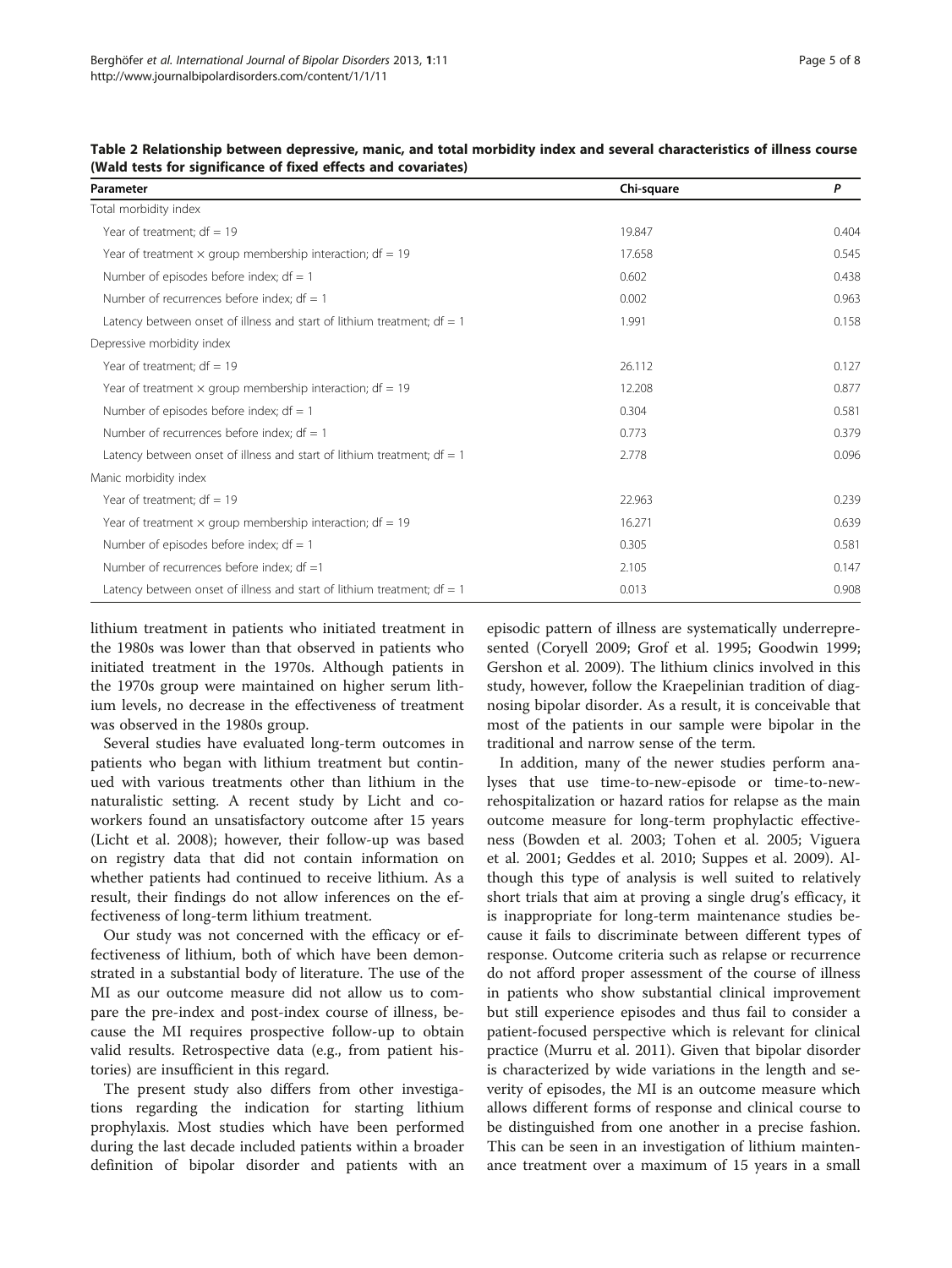subsample of the population in the present study: although the MI<sub>total</sub> remained stable throughout the study period, the analysis of the absolute number of recurrences failed to produce any conclusive results because of the general shift over the study period from outpatient to inpatient treatment (Berghöfer et al. [1996](#page-6-0)). The outcome measure 'burden of illness' which is comparable to the MI and uses a life chart method combining severity and duration of episodes has recently been presented by Backlund and coworkers in a long-term evaluation (Backlund et al. [2009](#page-6-0) ).

In summary, the MI appears to be the most accurate approach to describing chronic illnesses and would therefore seem to be a much more appropriate tool than survival analysis. Extended Cox regression models can provide a more accurate description of chronic illnesses because they focus on multiple recurrences rather than time to first recurrence (Pfennig et al. [2010](#page-7-0)).

The results of the present analysis are in agreement with those of several studies from the same group of researchers and, in part, derived from the same patient data. Berghöfer et al. used the MI to report on longterm response in a subgroup of bipolar patients over a maximum of 15 years (Berghöfer et al. [1996](#page-6-0)), as noted above, and in another study over a maximum of 20 years (Berghöfer and Müller-Oerlinghausen [2000\)](#page-6-0). In both studies, which included a subset of subjects from the present investigation, the severity and duration of recurrences remained stable, and even decreased, over the observation period, albeit in small sample sizes. Two recent reviews also support our finding that the effectiveness of lithium prophylaxis does not diminish over time (Burgess et al. [2001;](#page-6-0) Kleindienst et al. [1999\)](#page-7-0).

There has been some controversy as to whether the length of time between illness onset and the start of prophylactic treatment (i.e., latency) may influence patients' response to long-term treatment (Franchini et al. [1999](#page-6-0)). For this reason, we included latency of prophylactic treatment in our analysis. However, like the present analysis, other recent studies have not shown any association between negative outcomes and latency (Baethge et al. [2003a;](#page-6-0) Baethge et al. [2003b;](#page-6-0) Baldessarini et al. [2003](#page-6-0)).

Our study has several methodological limitations. Firstly, the severity of episodes may have been rated differently at the various centers due to the use of different symptom thresholds for the initiation of treatment. This clearly has the potential to affect which symptoms were rated as degree 2. In addition, with multiple countries and cultures involved, treatment selection may have varied depending on factors such as the healthcare system, the regional facilities available, and individual patient preferences. As in any long-term investigation, patients who receive up to 20 years of treatment were seen by a large number of therapists with varying degrees of

training. However, the influence of the abovementioned factors may have been mitigated by the similar tradition of diagnosis and treatment followed by all of the centers that participated in the present study. More specifically, the centers agreed on a common treatment concept that gives preference to lithium monotherapy whenever possible as a means to avoid adverse events and druginduced cycling. In addition, there were no differences in the MI between the centers. As a result, any centerspecific effect is likely to have been relatively small.

Secondly, the centers participating in the present study were specialized academic outpatient clinics that, for the most part, treated patients who required an aboveaverage amount of care. As such, a selection bias must be assumed. It should be noted, however, that the use of additional medication in our sample was quite low. Out of 346 patients 152 (44%) had a mean co-medication period of 22.4 out of 52 weeks (see Table [2\)](#page-4-0), which indicates that patients with a severe course of illness were unlikely to have been overrepresented. The use of comedication was higher in other long-term observations (e.g., 15). Because the present study is not an epidemiological investigation with a representative sample of bipolar patients, our results cannot be extrapolated to the general population of these patients; similarly, it is not possible to fully apply our results to routine psychiatric practice.

Thirdly, this analysis did not count affective symptoms that had been rated as degree 1 (i.e., symptoms that do not require additional treatment). Recently, a substantial number of studies have been conducted to assess interepisodic subthreshold symptoms, such as cognitive or affective impairment. It seems unlikely, however, that including degree 1 symptoms in the analysis would significantly affect the long-term stability shown by the MI.

Fourthly, a substantial number of patients dropped out of the study before completing 20 years of treatment, and these subjects were not followed up. One might argue that analyzing only those patients who remained on lithium treatment caused a selection toward higher stability, because non-responders may have switched to a different long-term medication or treatment setting. However, it should be noted that the mean MI in patients who dropped out was not higher during their last year of follow-up than it had been during the preceding years. This indicates that the course of illness in subjects who left the study was no worse than those who continued lithium treatment.

As a final consideration, it should be pointed out that the MI does not fully reflect the effects and benefits of lithium in individual patients. A patient might show a higher MI than another patient during lithium treatment but might nevertheless experience a substantially greater reduction in his or her affective morbidity after starting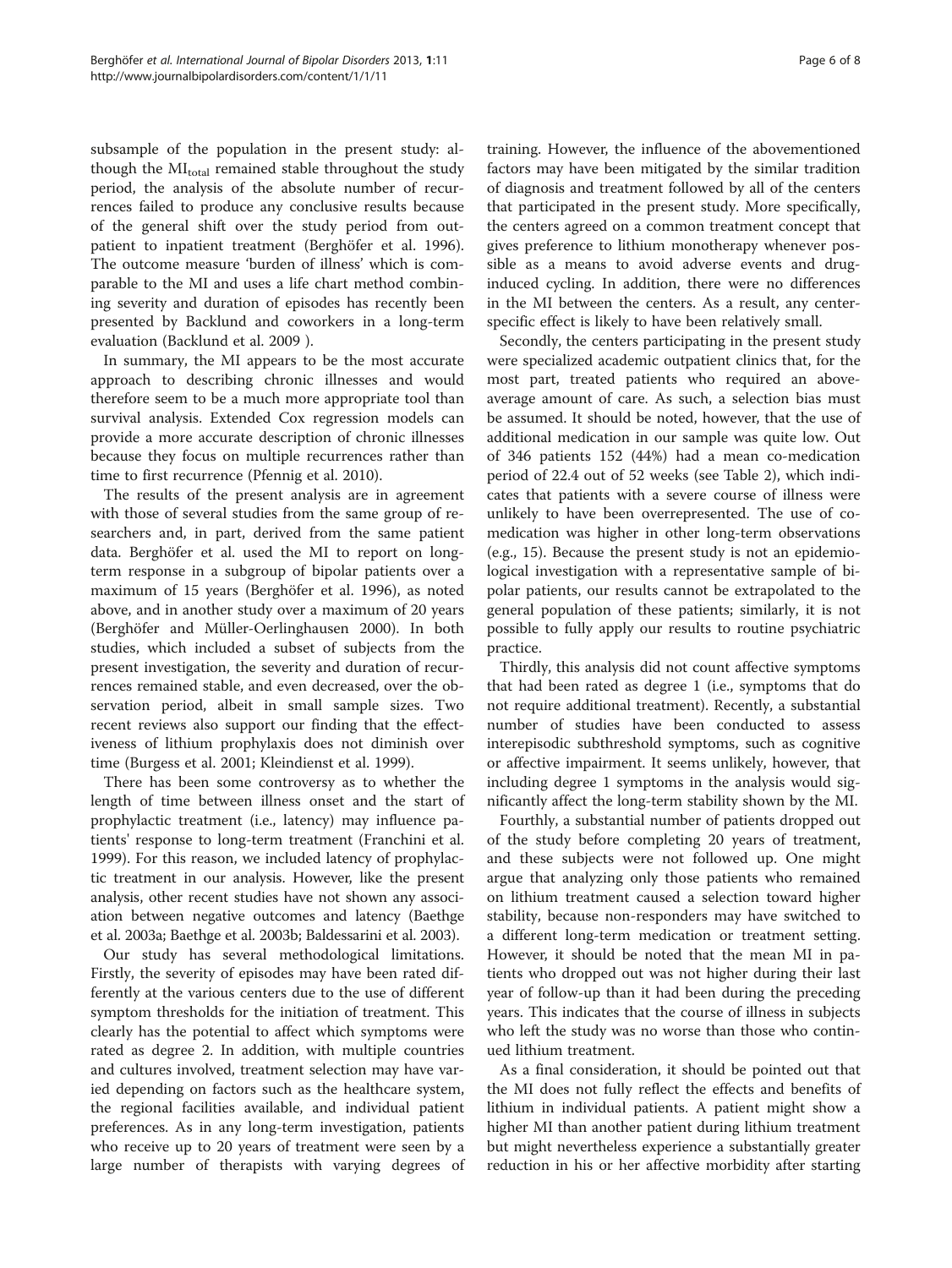<span id="page-6-0"></span>treatment. For example, a patient with an MI of 0.125 may have spent 15 days in the hospital (degree 3) and may show no other illness burden during a period of 1 year, alternatively the patient could have received approximately 23 days of treatment in addition to lithium for any affective symptoms without having spent any time in the hospital (degree 2). To show individual benefits, data comparing pre- and post-treatment MI would have been helpful. However, assessing the initial effectiveness of lithium treatment was not the primary focus of our analysis.

#### Conclusions

Our results show that patients who met both the classical ICD-8 and ICD-9 criteria, as well as the DSM IV criteria, for bipolar disorder had a stable course of illness during long-term lithium treatment.

#### Competing interests

In the past 5 years, AB has received grants from JanssenCilag. MB has received grant/research support from AstraZeneca, Eli Lilly, and GlaxoSmithKline, as well as honoraria from AstraZeneca and Eli Lilly; he has also served on speakers' or advisory boards for Eli Lilly, GlaxoSmithKline, Novartis, Servier, and Wyeth. TB has received speakers honorary from Lilly, esparma, Sanofi, AstraZeneca, GSK, Lundbeck, and BMS. JR has acted as a consultant or speaker for the following companies: Adamed-Poland, Bristol-Myers Squibb, Eli Lilly, Janssen-Cilag, Lundbeck, Organon, Pfizer, Sanofi-Aventis, and Servier. The other authors report no conflicts of interest.

#### Authors' contributions

AB wrote the protocol and prepared the manuscript. MAl and AP analyzed the data, and AB, MAl, MAd, CB, MB, TB, PG, BM-O, JR, and AS contributed with patient data. All authors contributed to designing the study and writing the manuscript. All authors have read and approved the final version of the manuscript.

#### Authors' information

All authors are members of the International Group for the Study of Lithium Treated Patients (IGSLi, [www.igsli.org\)](http://www.igsli.org).

#### Acknowledgments

The manuscript is dedicated to Prof. Hanfried Helmchen on the occasion of his 80th birthday. We would like to thank Matthew D. Gaskins for editing this manuscript.

#### Author details

<sup>1</sup>Institute for Social Medicine, Epidemiology and Health Economics, Charité University Medical Center, Berlin 10098, Germany. <sup>2</sup>Department of Psychiatry, Dalhousie University, Halifax, Nova Scotia B3H 4R2, Canada. <sup>3</sup>Department of Psychiatry and Psychotherapy, Charité University Medical Center, Berlin 10098, Germany. <sup>4</sup>Department of Psychiatry and Psychotherapy, University of Cologne Medical School, Cologne 50923, Germany. <sup>5</sup>Department of Psychiatry and Psychotherapy, Universitätsklinikum Carl Gustav Carus Dresden, Technische Universität Dresden, Dresden 01307, Germany. <sup>6</sup>Department of Psychiatry, Schlosspark Clinic, Berlin 14059, Germany. <sup>7</sup>Mood Disorders Center of Ottawa and Department of Psychiatry, University of Toronto, Toronto M5S 2E4, Canada. <sup>8</sup>Drug Commission of the German Medical Association, Berlin 10623, Germany. <sup>9</sup>Department of Adult Psychiatry, Poznan University of Medical Sciences, Poznan 61-701, Poland.

Received: 31 May 2013 Accepted: 19 July 2013 Published: 31 July 2013

#### References

Akaike H. Information theory and an extension of the maximum likelihood principle. In: Petrov BN, editor. Proceedings of the Second International

Symposium on Information Theory: 1973. Budapest: Akademiai Kiado; 1973: p. 267–81.

- Alda M, Turecki G, Grof P, Cavazzoni P, Duffy A, Grof E, Ahrens B, Berghöfer A, Müller-Oerlinghausen B, Dvoráková M, Libigerová E, Vojtĕchovský M, Zvolský P, Joober R, Nilsson A, Prochazka H, Licht RW, Rasmussen NA, Schou M, Vestergaard P, Holzinger A, Schumann C, Thau K, Rouleau GA. Association and linkage studies of CRH and PENK genes in bipolar disorder: a collaborative IGSLI study. Am J Med Genet. 2000; 96(2):178-81.
- American Psychiatric Association. Diagnostic and Statistical Manual of Mental Disorders. Washington, DC: American Psychiatric Association; 1993.
- American Psychiatric Association. Practice guideline for the treatment of patients with bipolar disorder (revision). Am J Psychiatry. 2002; 159(4 Suppl):1-50.
- Backlund L, Ehnvall A, Hetta J, Isacsson G, Agren H. Identifying predictors for good lithium response - a retrospective analysis of 100 patients with bipolar disorder using a life-charting method. Eur Psychiatry. 2009; 24(3):171–7.
- Baethge C, Smolka MN, Gruschka P, Berghöfer A, Schlattmann P, Bauer M, Altshuler L, Grof P, Müller-Oerlinghausen B. Does prophylaxis-delay in bipolar disorder influence outcome? Results from a long-term study of 147 patients. Acta Psychiatr Scand. 2003a; 107(4):260–7.
- Baethge C, Tondo L, Bratti IM, Bschor T, Bauer M, Viguera AC, Baldessarini RJ. Prophylaxis latency and outcome in bipolar disorders. Can J Psychiatry. 2003b; 48(7):449–57.
- Baldessarini RJ, Tondo L, Floris G, Hennen J. Effects of rapid cycling on response to lithium maintenance treatment in 360 bipolar I and II disorder patients. J Affect Disord. 2000; 61(1–2):13–22.
- Baldessarini RJ, Tondo L, Hennen J. Treatment-latency and previous episodes: relationships to pretreatment morbidity and response to maintenance treatment in bipolar I and II disorders. Bipolar Disord. 2003; 5(3):169–79.
- Bech P, Rafaelsen OJ, Kramp P, Bolwig TG. The mania rating scale: scale construction and inter-observer agreement. Neuropharmacology. 1978; 17(6):430–1.
- Bech P, Bolwig TG, Kramp P, Rafaelsen OJ. The Bech-Rafaelsen Mania Scale and the Hamilton Depression Scale. Acta Psychiatr Scand. 1979; 59(4):420-30.
- Berghöfer A, Müller-Oerlinghausen B. Is there a loss of efficacy of lithium in patients treated for over 20 years? Neuropsychobiology. 2000; 42(Suppl 1):46–9.
- Berghöfer A, Kossmann B, Müller-Oerlinghausen B. Course of illness and pattern of recurrences in patients with affective disorders during long-term lithium prophylaxis: a retrospective analysis over 15 years. Acta Psychiatr Scand. 1996; 93(5):349-54.
- Berghöfer A, Alda M, Adli M, Baethge C, Bauer M, Bschor T, Glenn T, Grof P, Müller-Oerlinghausen B, Rybakowski J, Suwalska A, Pfennig A. Long-term effectiveness of lithium in bipolar disorder: a multicenter investigation of patients with typical and atypical features. J Clin Psychiatry. 2008; 24: ej07m03510.
- Bowden CL, Calabrese JR, Sachs G, Yatham LN, Asghar SA, Hompland M, Montgomery P, Earl N, Smoot TM, DeVeaugh-Geiss J, Lamictal 606 Study Group. A placebo-controlled 18-month trial of lamotrigine and lithium maintenance treatment in recently manic or hypomanic patients with bipolar I disorder. Arch Gen Psychiatry. 2003; 60(4):392–400.
- Burgess S, Geddes J, Hawton K, Townsend E, Jamison K, Goodwin G. Lithium for maintenance treatment of mood disorders. Cochrane Database Syst Rev. 2001; 3:CD003013.
- Coppen A, Abou-Saleh MT. Plasma folate and affective morbidity during longterm lithium therapy. Br J Psychiatry. 1982; 141:87-9.
- Coryell W. Maintenance treatment in bipolar disorder: a reassessment of lithium as the first choice. Bipolar Disord. 2009; 11(Suppl 2):77–83.
- Crossley NA, Muller-Oerlinghausen B, Glenn T, Bauer M. The position of lithium in international and national guidelines for the treatment of mood disorders. In: Bauer M, Grof P, Muller-Oerlinghausen B, editors. Lithium in Neuropsychiatry. The Comprehensive Guide. Abingdon: Informa healthcare; 2006: p. 33–42.
- Deshauer D, Fergusson D, Duffy A, Albuquerque J, Grof P. Re-evaluation of randomized control trials of lithium monotherapy: a cohort effect. Bipolar Disord. 2005; 7(4):382–7.
- DGBS, DGPPN. S3-Leitlinie zur Diagnostik und Therapie Bipolarer Störungen, Langversion 1.0. Hamburg: DGBS, DGPPN; 2012. Ref Type: Edited Book.
- Franchini L, Zanardi R, Smeraldi E, Gasperini M. Early onset of lithium prophylaxis as a predictor of good long-term outcome. Eur Arch Psychiatry Clin Neurosci. 1999; 249(5):227–30.